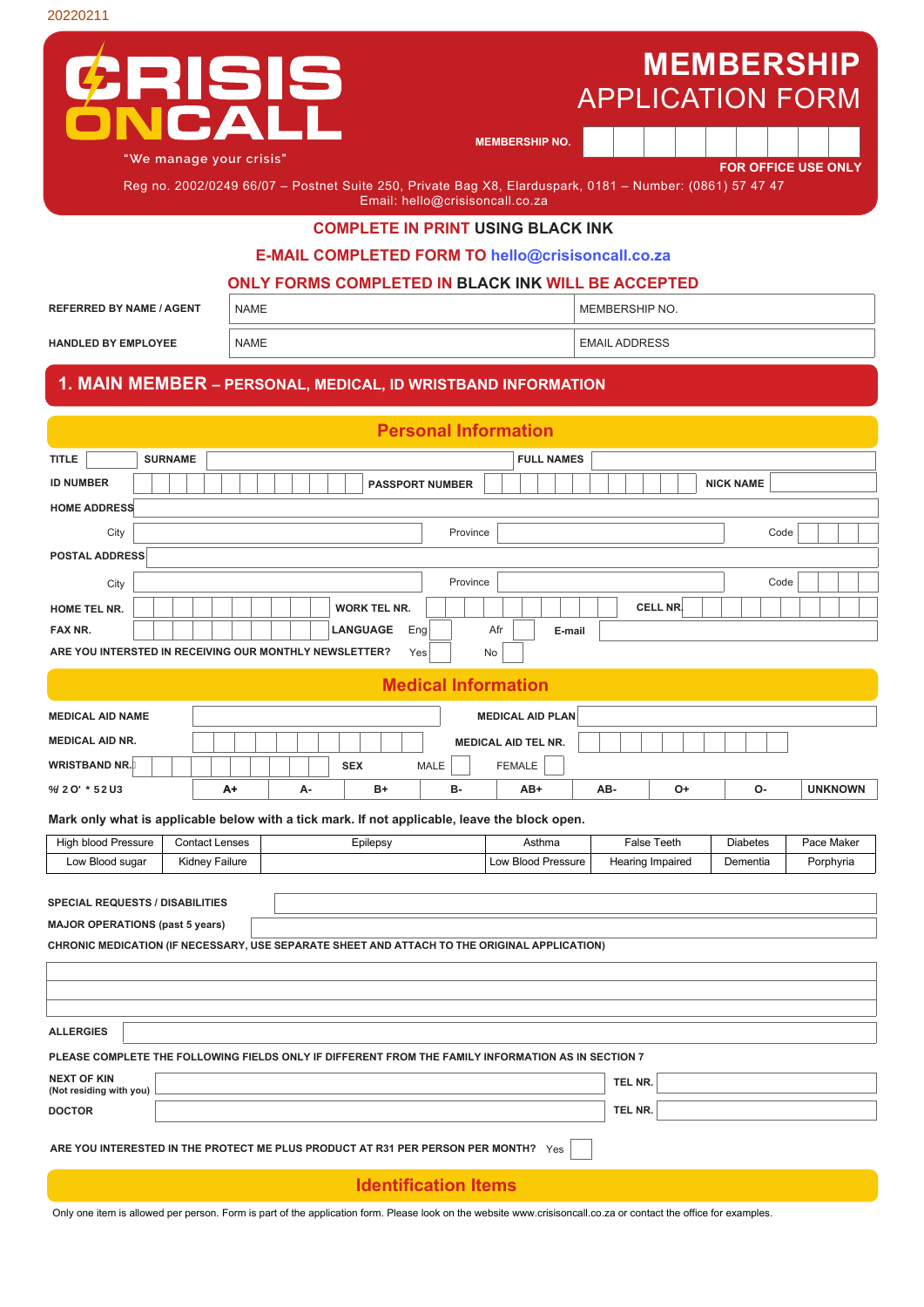|                                                                                   |                                                                                                                                                                  | <b>MEMBERSHIP NO.</b>               |                                        |                             |                         |  |  |  |  |  |  |  |  |  |  |
|-----------------------------------------------------------------------------------|------------------------------------------------------------------------------------------------------------------------------------------------------------------|-------------------------------------|----------------------------------------|-----------------------------|-------------------------|--|--|--|--|--|--|--|--|--|--|
|                                                                                   | 2. SPOUSE - PERSONAL, MEDICAL, ID WRISTBAND INFORMATION                                                                                                          |                                     |                                        |                             |                         |  |  |  |  |  |  |  |  |  |  |
|                                                                                   | <b>Personal Information</b>                                                                                                                                      |                                     |                                        |                             |                         |  |  |  |  |  |  |  |  |  |  |
| <b>WRISTBAND NR</b>                                                               | <b>SURNAME</b>                                                                                                                                                   |                                     |                                        |                             | SEX M<br>F              |  |  |  |  |  |  |  |  |  |  |
| <b>FULL NAMES</b>                                                                 |                                                                                                                                                                  | <b>ID NUMBER</b>                    |                                        |                             |                         |  |  |  |  |  |  |  |  |  |  |
|                                                                                   |                                                                                                                                                                  |                                     |                                        |                             |                         |  |  |  |  |  |  |  |  |  |  |
| <b>NICK NAME</b><br>CELL NR.<br><b>PASSPORT NUMBER</b>                            |                                                                                                                                                                  |                                     |                                        |                             |                         |  |  |  |  |  |  |  |  |  |  |
| <b>HOME TEL NR.</b><br><b>WORK TEL NR.</b>                                        |                                                                                                                                                                  |                                     |                                        |                             |                         |  |  |  |  |  |  |  |  |  |  |
| <b>RELATIONSHIP TO MAIN MEMBER</b>                                                |                                                                                                                                                                  | <b>E-MAIL</b>                       |                                        |                             |                         |  |  |  |  |  |  |  |  |  |  |
| $A+$<br><b>BLOOD GROUP</b>                                                        | <b>B-</b><br>А-<br>B+                                                                                                                                            | AB+                                 | AB-<br>$O+$                            | о-                          | <b>UNKNOWN</b>          |  |  |  |  |  |  |  |  |  |  |
|                                                                                   | Mark only what is applicable below with a tick mark. If not applicable, leave the block open.                                                                    |                                     |                                        |                             |                         |  |  |  |  |  |  |  |  |  |  |
| High blood Pressure<br><b>Contact Lenses</b><br>Low Blood sugar<br>Kidney Failure | Epilepsy                                                                                                                                                         | Asthma<br><b>Low Blood Pressure</b> | <b>False Teeth</b><br>Hearing Impaired | <b>Diabetes</b><br>Dementia | Pace Maker<br>Porphyria |  |  |  |  |  |  |  |  |  |  |
| <b>SPECIAL REQUESTS / DISABILITIES</b>                                            |                                                                                                                                                                  |                                     |                                        |                             |                         |  |  |  |  |  |  |  |  |  |  |
| <b>MAJOR OPERATIONS (past 5 years)</b>                                            |                                                                                                                                                                  |                                     |                                        |                             |                         |  |  |  |  |  |  |  |  |  |  |
|                                                                                   | CHRONIC MEDICATION (IF NECESSARY, USE SEPARATE SHEET AND ATTACH TO THE ORIGINAL APPLICATION)                                                                     |                                     |                                        |                             |                         |  |  |  |  |  |  |  |  |  |  |
|                                                                                   |                                                                                                                                                                  |                                     |                                        |                             |                         |  |  |  |  |  |  |  |  |  |  |
|                                                                                   |                                                                                                                                                                  |                                     |                                        |                             |                         |  |  |  |  |  |  |  |  |  |  |
|                                                                                   |                                                                                                                                                                  |                                     |                                        |                             |                         |  |  |  |  |  |  |  |  |  |  |
| <b>ALLERGIES</b>                                                                  | D'YUgY'Wa d'Yh'BYxhcZ?]b (not residing with you) UbX 8 cWcf ]bZfa Ujcb cb'm]ZX]ZYfYbhZca ZLa [m]bZfa Ujcb']b GYWjcb +                                            |                                     |                                        |                             |                         |  |  |  |  |  |  |  |  |  |  |
| <b>NEXT OF KIN</b>                                                                |                                                                                                                                                                  |                                     | TEL NR.                                |                             |                         |  |  |  |  |  |  |  |  |  |  |
| <b>DOCTOR</b>                                                                     |                                                                                                                                                                  |                                     | TEL NR.                                |                             |                         |  |  |  |  |  |  |  |  |  |  |
| <b>MEDICAL AID NAME</b>                                                           |                                                                                                                                                                  |                                     | <b>MEDICAL AID PLAN</b>                |                             |                         |  |  |  |  |  |  |  |  |  |  |
| <b>MEDICAL AID NR.</b>                                                            |                                                                                                                                                                  | <b>MEDICAL AID TEL NR.</b>          |                                        |                             |                         |  |  |  |  |  |  |  |  |  |  |
|                                                                                   | ARE YOU INTERESTED IN THE PROTECT ME PLUS PRODUCT AT R31 PER PERSON PER MONTH? Yes                                                                               |                                     |                                        |                             |                         |  |  |  |  |  |  |  |  |  |  |
|                                                                                   |                                                                                                                                                                  |                                     |                                        |                             |                         |  |  |  |  |  |  |  |  |  |  |
|                                                                                   | <b>Identification Items</b>                                                                                                                                      |                                     |                                        |                             |                         |  |  |  |  |  |  |  |  |  |  |
|                                                                                   | Only one item is allowed per person. Form is part of the application form. Please look on the website www.crisisoncall.co.za or contact the office for examples. |                                     |                                        |                             |                         |  |  |  |  |  |  |  |  |  |  |
|                                                                                   |                                                                                                                                                                  |                                     |                                        |                             |                         |  |  |  |  |  |  |  |  |  |  |
| 3. FIRST DEPENDANT - PERSONAL, MEDICAL, ID WRISTBAND INFORMATION                  |                                                                                                                                                                  |                                     |                                        |                             |                         |  |  |  |  |  |  |  |  |  |  |
|                                                                                   |                                                                                                                                                                  |                                     |                                        |                             |                         |  |  |  |  |  |  |  |  |  |  |
|                                                                                   | <b>Personal Information</b>                                                                                                                                      |                                     |                                        |                             |                         |  |  |  |  |  |  |  |  |  |  |
| <b>WRISTBAND NR</b>                                                               | <b>SURNAME</b>                                                                                                                                                   |                                     |                                        |                             | SEX M<br>F              |  |  |  |  |  |  |  |  |  |  |
| <b>FULL NAMES</b>                                                                 |                                                                                                                                                                  | <b>ID NUMBER</b>                    |                                        |                             |                         |  |  |  |  |  |  |  |  |  |  |
| <b>PASSPORT NUMBER</b>                                                            | <b>NICK NAME</b>                                                                                                                                                 |                                     | CELL NR.                               |                             |                         |  |  |  |  |  |  |  |  |  |  |
| <b>HOME TEL NR.</b>                                                               | <b>WORK TEL NR.</b>                                                                                                                                              |                                     |                                        |                             |                         |  |  |  |  |  |  |  |  |  |  |
| <b>RELATIONSHIP TO MAIN MEMBER</b>                                                |                                                                                                                                                                  |                                     |                                        |                             |                         |  |  |  |  |  |  |  |  |  |  |
| $A+$<br><b>BLOOD GROUP</b>                                                        | в-<br>А-<br>B+                                                                                                                                                   | AB+                                 | AB-<br>0+                              | О-                          | <b>UNKNOWN</b>          |  |  |  |  |  |  |  |  |  |  |
|                                                                                   | Mark only what is applicable below with a tick mark. If not applicable, leave the block open.                                                                    |                                     |                                        |                             |                         |  |  |  |  |  |  |  |  |  |  |
| High blood Pressure<br><b>Contact Lenses</b>                                      | Epilepsy                                                                                                                                                         | Asthma                              | <b>False Teeth</b>                     | <b>Diabetes</b>             | Pace Maker              |  |  |  |  |  |  |  |  |  |  |
| Low Blood sugar<br>Kidney Failure                                                 |                                                                                                                                                                  | Low Blood Pressure                  | <b>Hearing Impaired</b>                | Dementia                    | Porphyria               |  |  |  |  |  |  |  |  |  |  |
| <b>SPECIAL REQUESTS / DISABILITIES</b>                                            |                                                                                                                                                                  |                                     |                                        |                             |                         |  |  |  |  |  |  |  |  |  |  |
| <b>MAJOR OPERATIONS (past 5 years)</b>                                            |                                                                                                                                                                  |                                     |                                        |                             |                         |  |  |  |  |  |  |  |  |  |  |
|                                                                                   | CHRONIC MEDICATION (IF NECESSARY, USE SEPARATE SHEET AND ATTACH TO THE ORIGINAL APPLICATION)                                                                     |                                     |                                        |                             |                         |  |  |  |  |  |  |  |  |  |  |
|                                                                                   |                                                                                                                                                                  |                                     |                                        |                             |                         |  |  |  |  |  |  |  |  |  |  |
|                                                                                   |                                                                                                                                                                  |                                     |                                        |                             |                         |  |  |  |  |  |  |  |  |  |  |
| <b>ALLERGIES</b>                                                                  |                                                                                                                                                                  |                                     |                                        |                             |                         |  |  |  |  |  |  |  |  |  |  |
|                                                                                   | D'YUgY'Wa d'Yh'BYxhcZ?]b (not residing with you) UbX'8cWcf ]bZcfa Uljcb cb'm]ZX]ZYfYbhZca ZJa ]'m]bZcfa Uljcb ]b GYWjcb +                                        |                                     |                                        |                             |                         |  |  |  |  |  |  |  |  |  |  |
| <b>NEXT OF KIN</b>                                                                |                                                                                                                                                                  |                                     | TEL NR.                                |                             |                         |  |  |  |  |  |  |  |  |  |  |
| <b>DOCTOR</b>                                                                     |                                                                                                                                                                  |                                     | TEL NR.                                |                             |                         |  |  |  |  |  |  |  |  |  |  |
| <b>MEDICAL AID NAME</b>                                                           |                                                                                                                                                                  |                                     | <b>MEDICAL AID PLAN</b>                |                             |                         |  |  |  |  |  |  |  |  |  |  |
| <b>MEDICAL AID NR.</b>                                                            |                                                                                                                                                                  | <b>MEDICAL AID TEL NR.</b>          |                                        |                             |                         |  |  |  |  |  |  |  |  |  |  |
|                                                                                   | ARE YOU INTERESTED IN THE PROTECT ME PLUS PRODUCT AT R31 PER PERSON PER MONTH? Yes                                                                               |                                     |                                        |                             |                         |  |  |  |  |  |  |  |  |  |  |

Only one item is allowed per person. Form is part of the application form. Please look on the website www.crisisoncall.co.za or contact the office for examples.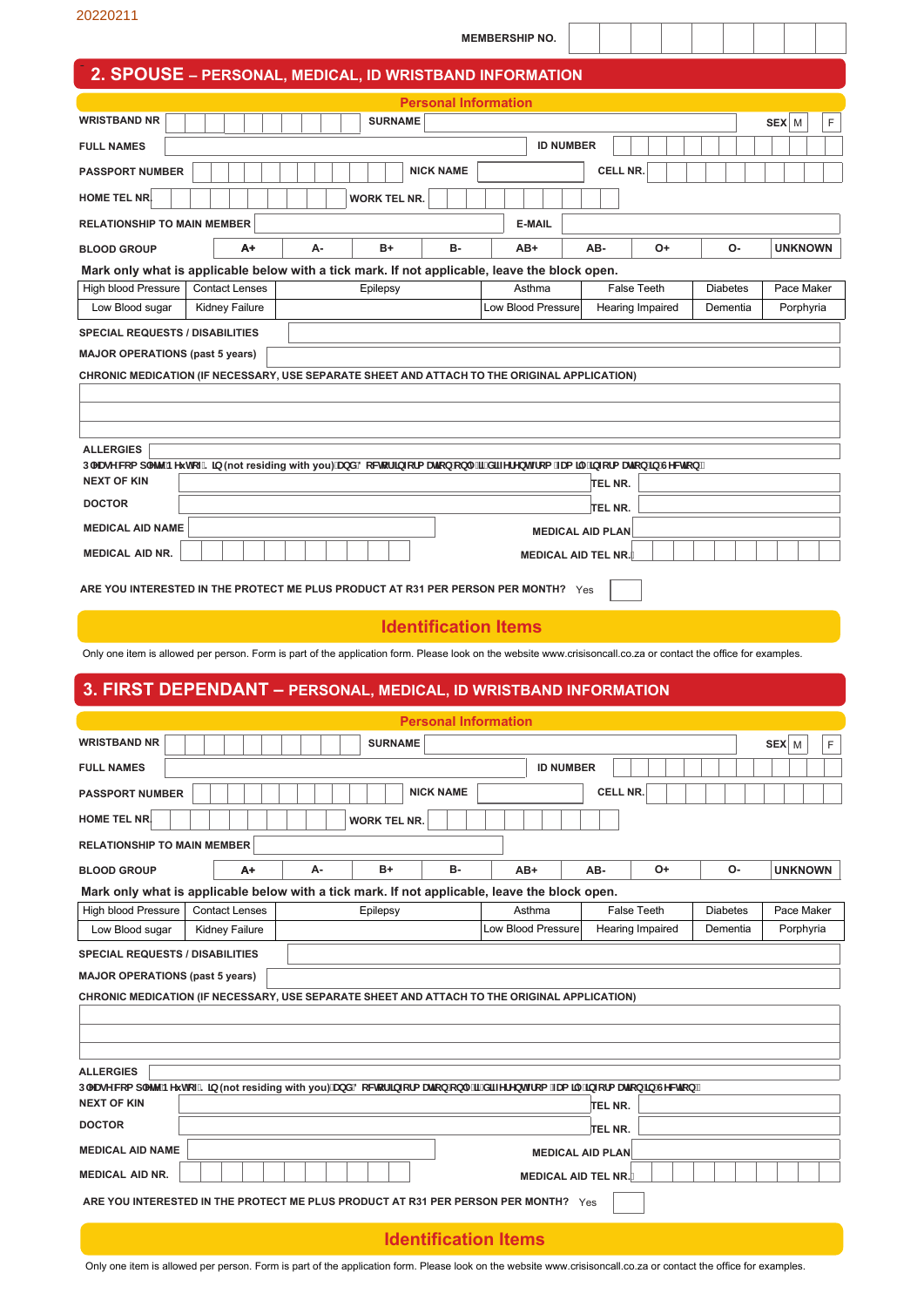|                                        |                       | 4. SECOND DEPENDANT - PERSONAL, MEDICAL, ID WRISTBAND INFORMATION                                                                                                |                            |                    |                 |                |  |  |  |  |  |
|----------------------------------------|-----------------------|------------------------------------------------------------------------------------------------------------------------------------------------------------------|----------------------------|--------------------|-----------------|----------------|--|--|--|--|--|
|                                        |                       | <b>Personal Information</b>                                                                                                                                      |                            |                    |                 |                |  |  |  |  |  |
| <b>WRISTBAND NR</b>                    |                       | <b>SURNAME</b>                                                                                                                                                   |                            |                    |                 | F<br>SEX M     |  |  |  |  |  |
| <b>FULL NAMES</b>                      |                       |                                                                                                                                                                  | <b>ID NUMBER</b>           |                    |                 |                |  |  |  |  |  |
| <b>PASSPORT NUMBER</b>                 |                       | <b>NICK NAME</b>                                                                                                                                                 |                            | CELL NR.           |                 |                |  |  |  |  |  |
|                                        |                       |                                                                                                                                                                  |                            |                    |                 |                |  |  |  |  |  |
| <b>HOME TEL NR.</b>                    |                       | <b>WORK TEL NR.</b>                                                                                                                                              |                            |                    |                 |                |  |  |  |  |  |
| <b>RELATIONSHIP TO MAIN MEMBER</b>     |                       |                                                                                                                                                                  |                            |                    |                 |                |  |  |  |  |  |
| <b>BLOOD GROUP</b>                     | $A+$                  | А-<br>$B+$<br><b>B-</b>                                                                                                                                          | AB+                        | AB-<br>0+          | о-              | <b>UNKNOWN</b> |  |  |  |  |  |
|                                        |                       | Mark only what is applicable below with a tick mark. If not applicable, leave the block open.                                                                    |                            |                    |                 |                |  |  |  |  |  |
| <b>High blood Pressure</b>             | <b>Contact Lenses</b> | Epilepsy                                                                                                                                                         | Asthma                     | <b>False Teeth</b> | <b>Diabetes</b> | Pace Maker     |  |  |  |  |  |
| Low Blood sugar                        | <b>Kidney Failure</b> |                                                                                                                                                                  | Low Blood Pressure         | Hearing Impaired   | Dementia        | Porphyria      |  |  |  |  |  |
| <b>SPECIAL REQUESTS / DISABILITIES</b> |                       |                                                                                                                                                                  |                            |                    |                 |                |  |  |  |  |  |
| <b>MAJOR OPERATIONS (past 5 years)</b> |                       |                                                                                                                                                                  |                            |                    |                 |                |  |  |  |  |  |
|                                        |                       | CHRONIC MEDICATION (IF NECESSARY, USE SEPARATE SHEET AND ATTACH TO THE ORIGINAL APPLICATION)                                                                     |                            |                    |                 |                |  |  |  |  |  |
|                                        |                       |                                                                                                                                                                  |                            |                    |                 |                |  |  |  |  |  |
|                                        |                       |                                                                                                                                                                  |                            |                    |                 |                |  |  |  |  |  |
| <b>ALLERGIES</b>                       |                       |                                                                                                                                                                  |                            |                    |                 |                |  |  |  |  |  |
|                                        |                       | D`YUgY'Wa d`Yh'BYxhcZ?]b (not residing with you) UbX'8 cWcf ]bZtfa Uhcb cb`m]ZX]ZYfYbhZca Zua j`m]bZtfa Uhcb ]b GYWhcb +                                         |                            |                    |                 |                |  |  |  |  |  |
| <b>NEXT OF KIN</b>                     |                       |                                                                                                                                                                  |                            | <b>TEL NR.</b>     |                 |                |  |  |  |  |  |
| <b>DOCTOR</b>                          |                       |                                                                                                                                                                  |                            | <b>TEL NR.</b>     |                 |                |  |  |  |  |  |
| <b>MEDICAL AID NAME</b>                |                       |                                                                                                                                                                  | <b>MEDICAL AID PLAN</b>    |                    |                 |                |  |  |  |  |  |
| <b>MEDICAL AID NR.</b>                 |                       |                                                                                                                                                                  | <b>MEDICAL AID TEL NR.</b> |                    |                 |                |  |  |  |  |  |
|                                        |                       | ARE YOU INTERESTED IN THE PROTECT ME PLUS PRODUCT AT R31 PER PERSON PER MONTH? Yes                                                                               |                            |                    |                 |                |  |  |  |  |  |
|                                        |                       | <b>Identification Items</b>                                                                                                                                      |                            |                    |                 |                |  |  |  |  |  |
|                                        |                       | Only one item is allowed per person. Form is part of the application form. Please look on the website www.crisisoncall.co.za or contact the office for examples. |                            |                    |                 |                |  |  |  |  |  |
|                                        |                       |                                                                                                                                                                  |                            |                    |                 |                |  |  |  |  |  |
|                                        |                       |                                                                                                                                                                  |                            |                    |                 |                |  |  |  |  |  |
|                                        |                       | 5. THIRD DEPENDANT - PERSONAL, MEDICAL, ID WRISTBAND INFORMATION                                                                                                 |                            |                    |                 |                |  |  |  |  |  |
|                                        |                       | <b>Personal Information</b>                                                                                                                                      |                            |                    |                 |                |  |  |  |  |  |
| <b>WRISTBAND NR</b>                    |                       | <b>SURNAME</b>                                                                                                                                                   |                            |                    |                 | F<br>SEX M     |  |  |  |  |  |
| <b>FULL NAMES</b>                      |                       |                                                                                                                                                                  | <b>ID NUMBER</b>           |                    |                 |                |  |  |  |  |  |
| <b>PASSPORT NUMBER</b>                 |                       | <b>NICK NAME</b>                                                                                                                                                 |                            | CELL NR.           |                 |                |  |  |  |  |  |
| <b>HOME TEL NR.</b>                    |                       |                                                                                                                                                                  |                            |                    |                 |                |  |  |  |  |  |
|                                        |                       | <b>WORK TEL NR.</b>                                                                                                                                              |                            |                    |                 |                |  |  |  |  |  |
| <b>RELATIONSHIP TO MAIN MEMBER</b>     |                       |                                                                                                                                                                  |                            |                    |                 |                |  |  |  |  |  |
| <b>BLOOD GROUP</b>                     | $A+$                  | А-<br>B+<br>в-                                                                                                                                                   | AB+                        | 0+<br>AB-          | о-              | <b>UNKNOWN</b> |  |  |  |  |  |
| <b>High blood Pressure</b>             | <b>Contact Lenses</b> | Mark only what is applicable below with a tick mark. If not applicable, leave the block open.                                                                    | Asthma                     | <b>False Teeth</b> | <b>Diabetes</b> | Pace Maker     |  |  |  |  |  |
| Low Blood sugar                        | <b>Kidney Failure</b> | Epilepsy                                                                                                                                                         | Low Blood Pressure         | Hearing Impaired   | Dementia        | Porphyria      |  |  |  |  |  |
| <b>SPECIAL REQUESTS / DISABILITIES</b> |                       |                                                                                                                                                                  |                            |                    |                 |                |  |  |  |  |  |
|                                        |                       |                                                                                                                                                                  |                            |                    |                 |                |  |  |  |  |  |
| <b>MAJOR OPERATIONS (past 5 years)</b> |                       | CHRONIC MEDICATION (IF NECESSARY, USE SEPARATE SHEET AND ATTACH TO THE ORIGINAL APPLICATION)                                                                     |                            |                    |                 |                |  |  |  |  |  |
|                                        |                       |                                                                                                                                                                  |                            |                    |                 |                |  |  |  |  |  |
|                                        |                       |                                                                                                                                                                  |                            |                    |                 |                |  |  |  |  |  |
|                                        |                       |                                                                                                                                                                  |                            |                    |                 |                |  |  |  |  |  |
| <b>ALLERGIES</b>                       |                       | D'YUgYW:a d'YhYBYxhcZ? ]b (not residing with you) UbX 8 cWcf ]bZ:fa Urjcb cb'm]ZX]ZYfYbhZca ZJa ]'m]bZ:fa Urjcb']b GYWjcb +                                      |                            |                    |                 |                |  |  |  |  |  |
| <b>NEXT OF KIN</b>                     |                       |                                                                                                                                                                  |                            | TEL NR.            |                 |                |  |  |  |  |  |
| <b>DOCTOR</b>                          |                       |                                                                                                                                                                  |                            | TEL NR.            |                 |                |  |  |  |  |  |
| <b>MEDICAL AID NAME</b>                |                       |                                                                                                                                                                  | <b>MEDICAL AID PLAN</b>    |                    |                 |                |  |  |  |  |  |
| <b>MEDICAL AID NR.</b>                 |                       |                                                                                                                                                                  | <b>MEDICAL AID TEL NR.</b> |                    |                 |                |  |  |  |  |  |
|                                        |                       | ARE YOU INTERESTED IN THE PROTECT ME PLUS PRODUCT AT R31 PER PERSON PER MONTH? Yes                                                                               |                            |                    |                 |                |  |  |  |  |  |

Only one item is allowed per person. Form is part of the application form. Please look on the website www.crisisoncall.co.za or contact the office for examples.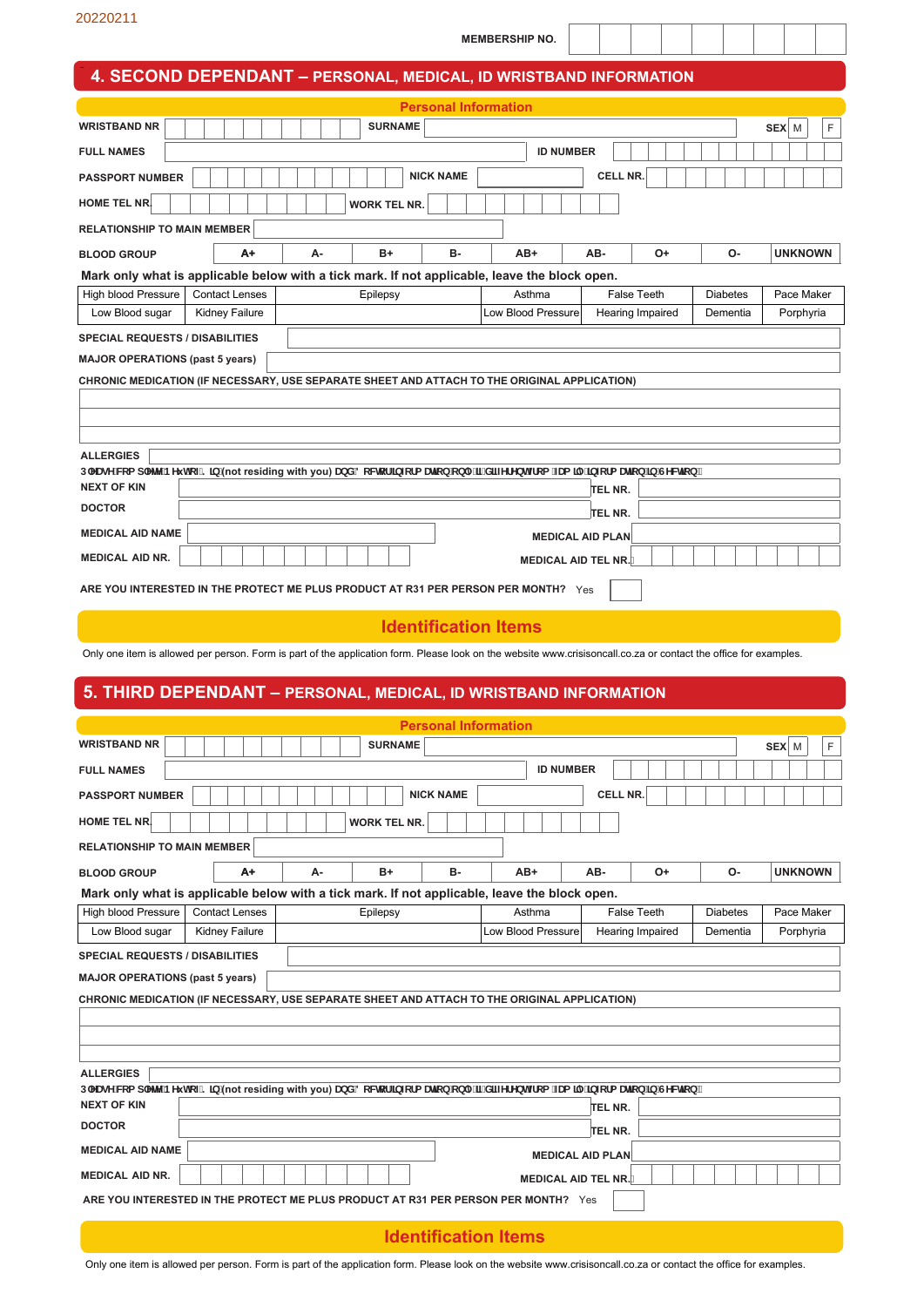#### **6. VEHICLE INFORMATION (Roadside Assistance R59 per month per vehicle)**

|                                              | Please note: Vehicle refers to motor vehicle, trailer or caravan |  |       |  |      |  |       |                  |      |  |       |                  |      |  |                 |  |
|----------------------------------------------|------------------------------------------------------------------|--|-------|--|------|--|-------|------------------|------|--|-------|------------------|------|--|-----------------|--|
| <b>ROADSIDE</b>                              | <b>VEHICLE 1</b><br><b>VEHICLE 2</b>                             |  |       |  |      |  |       | <b>VEHICLE 3</b> |      |  |       | <b>VEHICLE 4</b> |      |  |                 |  |
| ${\sf ASSISTANCE}$ $^\star$<br>@ R59 / month | YES*                                                             |  | $NO*$ |  | YES* |  | $NO*$ |                  | YES* |  | $NO*$ |                  | YES* |  | NO <sup>*</sup> |  |
| * Mandatory Field                            |                                                                  |  |       |  |      |  |       |                  |      |  |       |                  |      |  |                 |  |
| <b>MAKE</b>                                  |                                                                  |  |       |  |      |  |       |                  |      |  |       |                  |      |  |                 |  |
| <b>MODEL</b>                                 |                                                                  |  |       |  |      |  |       |                  |      |  |       |                  |      |  |                 |  |
| COLOUR                                       |                                                                  |  |       |  |      |  |       |                  |      |  |       |                  |      |  |                 |  |
| <b>YEAR</b>                                  |                                                                  |  |       |  |      |  |       |                  |      |  |       |                  |      |  |                 |  |
| <b>REG NR.</b>                               |                                                                  |  |       |  |      |  |       |                  |      |  |       |                  |      |  |                 |  |
| <b>TRACKING</b><br>COMPANY                   |                                                                  |  |       |  |      |  |       |                  |      |  |       |                  |      |  |                 |  |
| <b>INSURANCE</b><br><b>COMPANY</b>           |                                                                  |  |       |  |      |  |       |                  |      |  |       |                  |      |  |                 |  |
| TEL NR.                                      |                                                                  |  |       |  |      |  |       |                  |      |  |       |                  |      |  |                 |  |
| POLICY NR.                                   |                                                                  |  |       |  |      |  |       |                  |      |  |       |                  |      |  |                 |  |

Only vehicles marked YES for roadside assistance will be eligible for roadside assistance benefits. Vehicles marked NO will only be listed for information purposes. If no is selected above, it is not necessary to fill in the information.

**Number of vehicles on Roadside Assistance**

**Please complete section 9.5 if YES for Roadside Assistance**

## **7. GENERAL INFORMATION IN CASE OF EMERGENCY**

| <b>RELIGIOUS LEADER</b><br>(NAME AND SURNAME)               | TEL NO. |  |
|-------------------------------------------------------------|---------|--|
| <b>DOMESTIC WORKER 1</b><br>(NAME AND SURNAME)              | TEL NO. |  |
| <b>DOMESTIC WORKER 2</b><br>(NAME AND SURNAME)              | TEL NO. |  |
| <b>GENERAL</b><br><b>PRACTITIONER</b><br>(NAME AND SURNAME) | TEL NO. |  |
| <b>FIRE STATION</b><br>(NAME / AREA)                        | TEL NO. |  |
| <b>POLICE</b><br>(NAME / AREA)                              | TEL NO. |  |
| <b>NEXT OF KIN 1</b><br>(NOT LIVING WITH YOU)               | TEL NO. |  |
| <b>NEXT OF KIN 2</b><br>(NOT LIVING WITH YOU)               | TEL NO. |  |
| <b>NEIGHBOUR 1</b><br>(NAME & SURNAME)                      | TEL NO. |  |
| <b>NEIGHBOUR 2</b><br>(NAME & SURNAME)                      | TEL NO. |  |
| <b>EXECUTOR</b><br>(NAME & SURNAME)                         | TEL NO. |  |
| <b>SECURITY</b><br><b>COMPANY</b>                           | TEL NO. |  |
| <b>SHORTTERM</b><br><b>INSURANCE</b><br>(HOUSE AND GENERAL) | TEL NO. |  |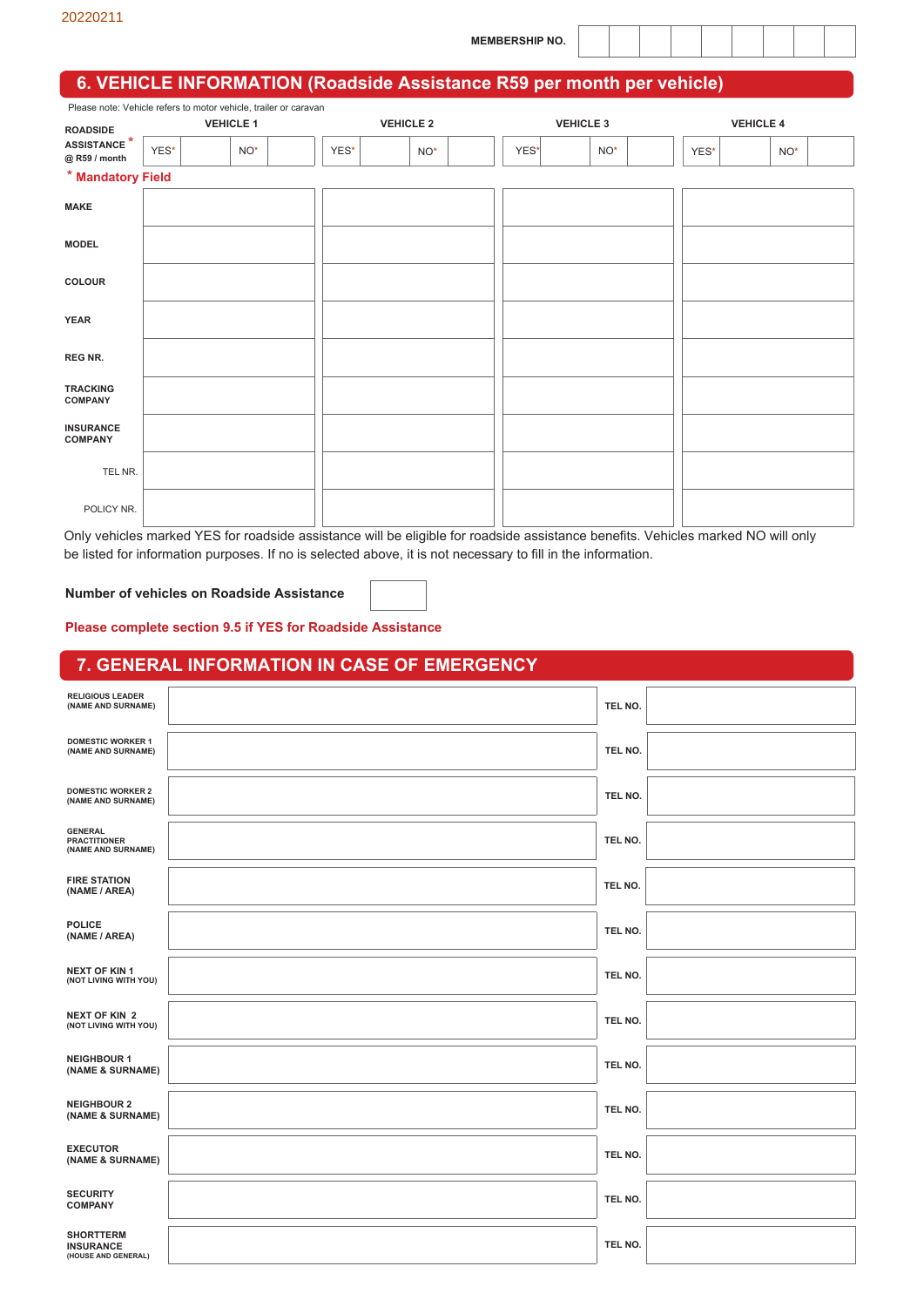Identification Item List (Go to website www.crisisoncall.co.za or contact office for examples of the items)

| Item                                                                 | Colour                         | Code                       | Price     |  |  |  |
|----------------------------------------------------------------------|--------------------------------|----------------------------|-----------|--|--|--|
| Woven Wristband                                                      | <b>Blue and Yellow</b>         | WW1                        | R48 Each  |  |  |  |
|                                                                      | <b>Black and White</b>         | WW <sub>2</sub>            |           |  |  |  |
| Woven Clip Wristband                                                 | <b>Blue and Yellow</b>         | WC1                        | R58 Each  |  |  |  |
|                                                                      | <b>Black and White</b>         | WC <sub>2</sub>            |           |  |  |  |
| Rubber                                                               |                                | <b>RW12</b><br><b>RW14</b> |           |  |  |  |
| Available sizes: 12cm (RW12), 14cm (RW14), 16cm (RW16), 18cm (RW18), | <b>Blue and Yellow</b>         | <b>RW16</b>                | R65 Each  |  |  |  |
| 20cm (RW20), 22cm (RW22), 24cm (RW24)                                |                                | <b>RW18</b><br><b>RW20</b> |           |  |  |  |
| Measure size of wrist and select next available size                 |                                | <b>RW22</b><br><b>RW24</b> |           |  |  |  |
|                                                                      | Purple                         | E1                         |           |  |  |  |
|                                                                      | Dark Blue                      | E <sub>2</sub>             |           |  |  |  |
|                                                                      | Yellow                         | E3                         |           |  |  |  |
| <b>Rubber Elite</b>                                                  | Green                          | E4                         | R325 Each |  |  |  |
|                                                                      | Pink                           | E <sub>5</sub>             |           |  |  |  |
|                                                                      | <b>Black</b>                   | E <sub>6</sub>             |           |  |  |  |
|                                                                      | White                          | E7                         |           |  |  |  |
|                                                                      | Red                            | E8                         |           |  |  |  |
|                                                                      | <b>Black with Red Stripe</b>   | EP <sub>1</sub>            |           |  |  |  |
|                                                                      | <b>Black with BlueStripe</b>   | EP3                        |           |  |  |  |
| <b>Rubber Elite Pinstripe</b>                                        | <b>Black with Green Stripe</b> | EP4                        | R350 Each |  |  |  |
|                                                                      | Pink with White Stripe         | EP <sub>5</sub>            |           |  |  |  |
|                                                                      | <b>Black with White Stripe</b> | EP <sub>6</sub>            |           |  |  |  |
| Pet Tag                                                              |                                | PT <sub>1</sub>            | R30 Each  |  |  |  |
| Member Card                                                          |                                | LK                         | R30 Each  |  |  |  |

## Identification Item Order

| <b>INGHILIPATION REAL ORDER</b> |        |               |
|---------------------------------|--------|---------------|
| Name                            | Colour | Price<br>Code |
|                                 |        |               |
|                                 |        |               |
|                                 |        |               |
|                                 |        |               |
|                                 |        |               |
|                                 |        |               |
|                                 |        |               |
|                                 |        |               |
|                                 |        | Total         |

1. CrisisOnCall and service providers accepts no responsibility for any damage, injury or loss that may be the result of the choice of the member and/or family to not wear their identification items at all times.

2. CrisisOnCall and it's service providers accepts no responsibility for any damage, injury or loss that may be the result of incorrect or insufficient information with regards to any members of the family.

3. Do not wear each other's wristbands under any circumstances.

Please Note: Delivery of wristbands are included in the administration fee with joining. Any subsequent delivery is payable by the member.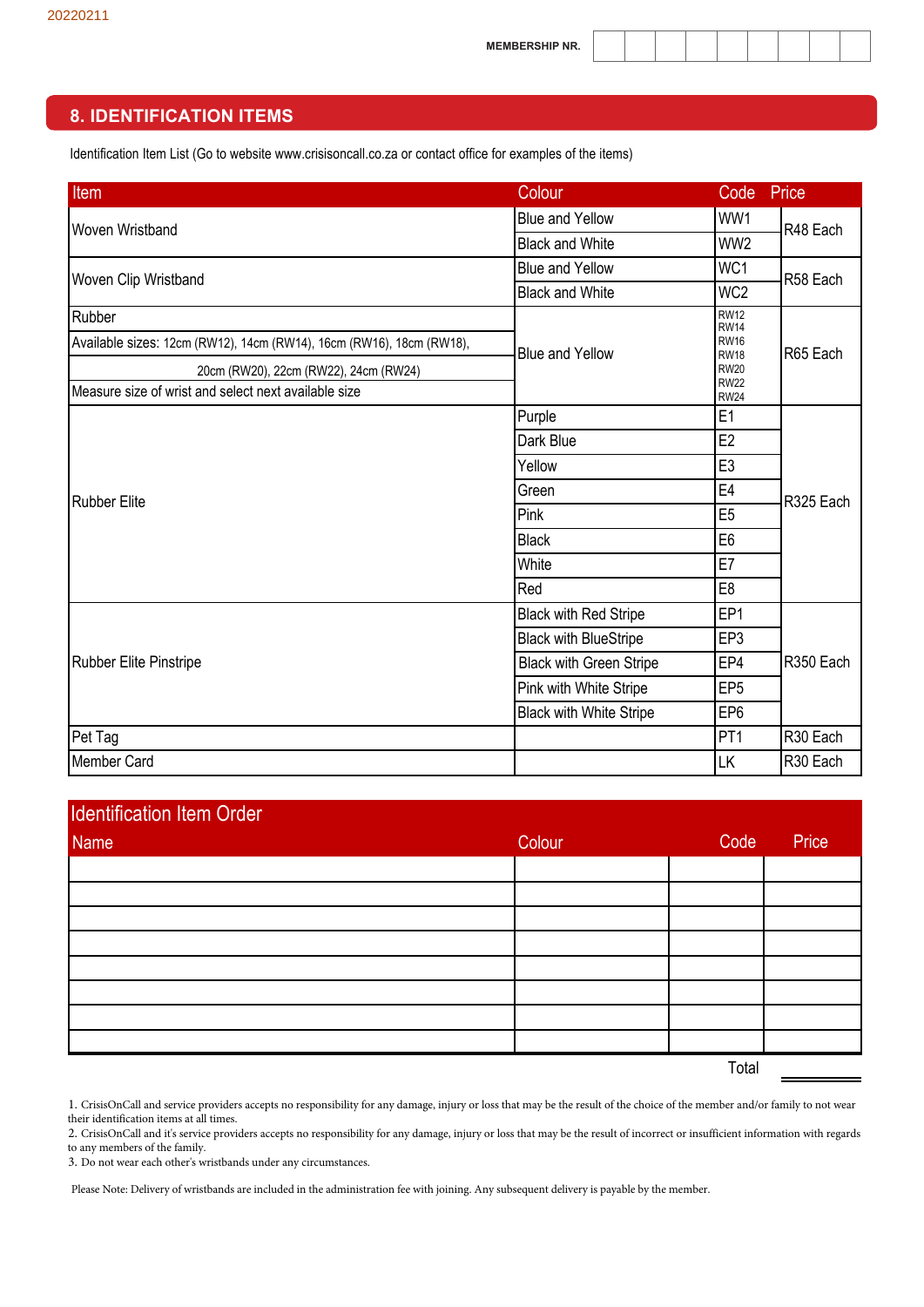### **9. SERVICES REQUIRED**

Mark the appropriate services that you need 20220211<br>**9. SERVICES REQUIRED**<br>Mark the appropriate services that you need 20200123

|                | <b>ALPHA SERVICE</b>                                              |                         |                                                                                            |   |
|----------------|-------------------------------------------------------------------|-------------------------|--------------------------------------------------------------------------------------------|---|
| $\mathbf{1}$ . | <b>ALPHA PACKAGE</b><br>(COMPULSORY)                              | @ R139 / Month          | $\mathsf{R}$                                                                               |   |
|                | <b>VALUE ADDED SERVICES</b>                                       |                         |                                                                                            |   |
| 2.             | <b>HOUSEHOLD ASSISTANCE</b>                                       | @ R51 / Month           | R                                                                                          |   |
| 3.             | <b>EXTENDED FAMILY (RESIDING</b><br><b>WITH MAIN MEMBER)</b>      | @ R69 / Month / Person  | R<br>NO.                                                                                   |   |
| 4.             | <b>DOMESTIC WORKER ASSISTANCE</b><br>(INDICATE NUMBER OF WORKERS) | @ R46 / Month / Worker  | R<br>NO.                                                                                   |   |
| 5.             | <b>ROADSIDE ASSISTANCE</b><br>(INDICATE NUMBER OF VEHICLES)       | @ R59 / Month / Vehicle | R<br>NO.                                                                                   | A |
| 6.             | <b>CARAVAN / TRAILER ASSIST</b><br>(INDICATE NUMBER OF VEHICLES)  | @ R59 / Month / Vehicle | R<br>NO.                                                                                   |   |
| 7.             | <b>TAKE ME HOME</b>                                               | @ R68 / Month           | R                                                                                          |   |
|                |                                                                   |                         | (TRANSPORT FROM FUNCTION TO HOME WITH OWN VEHICLE - AVAILABLE FOR METROPOLITAN AREAS ONLY) |   |
| 8.             | <b>PROTECTMEPLUS</b>                                              | @ R31 / Month / Person  | R<br>NO.                                                                                   |   |
|                |                                                                   |                         |                                                                                            |   |
|                | <b>TOTAL MONTHLY PREMIUM</b>                                      |                         | R<br>A                                                                                     |   |

# **ADMIN FEES AND ONCE OFF COSTS**

| 9. | <b>IDENTIFICATION ITEMS</b>               |                                                                                           |          |             |   |  |  |  |  |  |  |
|----|-------------------------------------------|-------------------------------------------------------------------------------------------|----------|-------------|---|--|--|--|--|--|--|
|    | As per order form on previous page<br>9.1 |                                                                                           |          | R           |   |  |  |  |  |  |  |
| 10 | <b>DISPATCH OF ITEMS</b>                  | Collect from MONUMENTPARK<br><b>Offices</b>                                               |          | <b>FREE</b> |   |  |  |  |  |  |  |
|    |                                           | Courier                                                                                   | ADDRESS: |             | B |  |  |  |  |  |  |
|    |                                           |                                                                                           |          |             |   |  |  |  |  |  |  |
|    |                                           | CrisisOnCall indemnifies itself from loss of items due to negligence of service providers |          |             |   |  |  |  |  |  |  |

| 11<br><b>ADMIN FEE - ONCE OFF</b>      | Non-Pensioners @ R250 |                           | R |
|----------------------------------------|-----------------------|---------------------------|---|
|                                        | Pensioners @ R200     |                           | R |
| <b>TOTAL WRISTBANDS AND ADMIN FEES</b> |                       | В                         | R |
| <b>TOTAL FIRST AMOUNT</b>              |                       | $\mathbf{A} + \mathbf{R}$ | R |

**AUTHORISATION: I / WE AGREE TO PAYMENT OF ABOVE FEES**

| <b>DATE</b><br><b>PLACE</b> | <b>SIGNATURE</b><br>$\mathcal{L}$<br>$\frac{1}{1}$<br>-mm-dd |
|-----------------------------|--------------------------------------------------------------|
|-----------------------------|--------------------------------------------------------------|